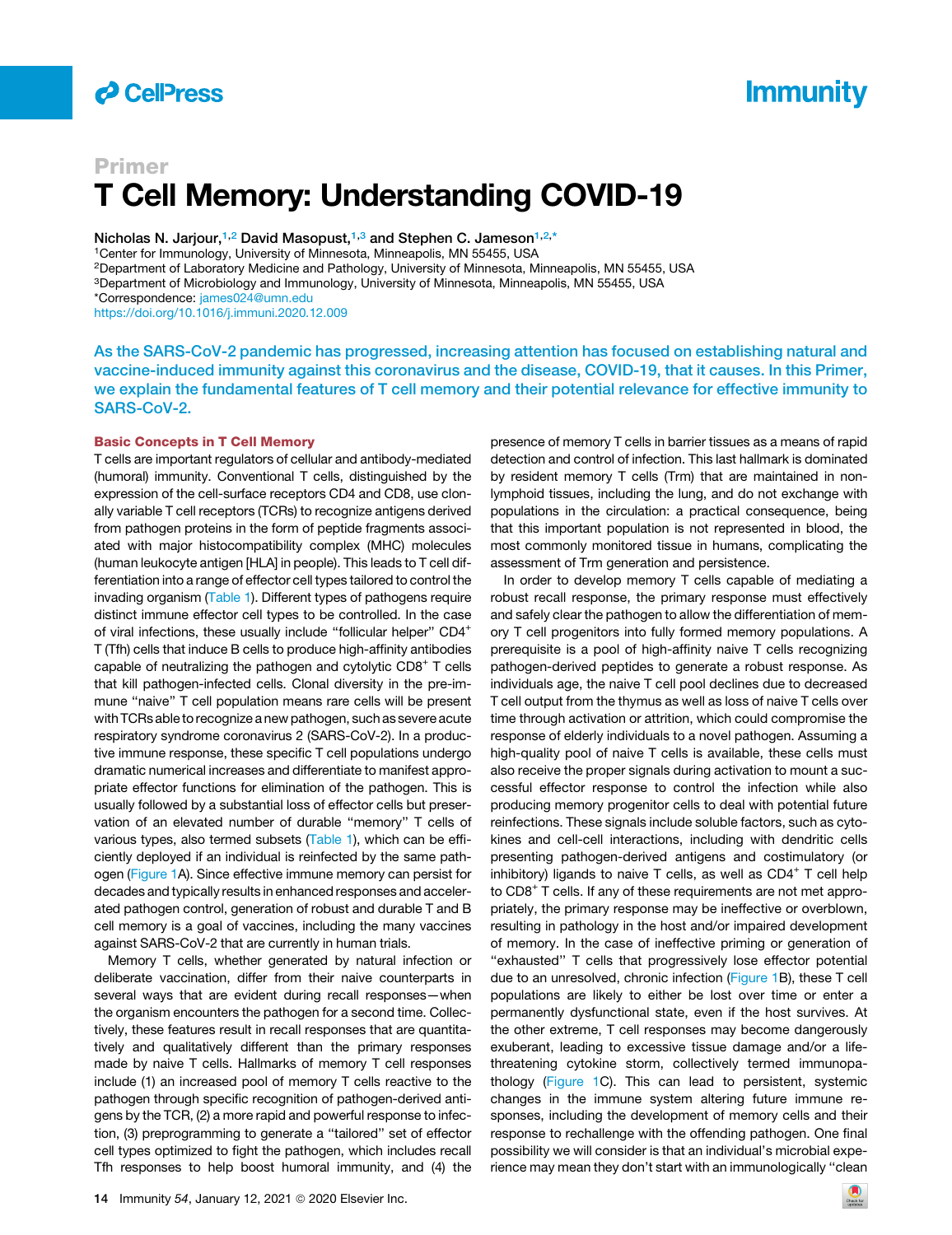## **Immunity**

Primer

## <span id="page-1-0"></span>Table 1.

| <b>T</b> Cell<br>Subset/<br>Trait | CD4/<br>CD <sub>8</sub> | Location                              | <b>Function</b>                                                                                      |
|-----------------------------------|-------------------------|---------------------------------------|------------------------------------------------------------------------------------------------------|
| Effector                          | both                    | bodywide                              | termination of infection                                                                             |
| Type 1                            | both                    | sites of infection                    | response to intracellular<br>pathogens                                                               |
| Type 2                            | CD4                     | mostly sites of infection             | response to large extracellular<br>parasites                                                         |
| Type 17                           | CD <sub>4</sub>         | mostly sites of infection             | response to extracellular<br>bacteria and fungi                                                      |
| Tfh                               | CD <sub>4</sub>         |                                       | lymphoid tissues promotion of B cell response                                                        |
| Treg                              | CD <sub>4</sub>         | bodywide                              | tolerance/control of<br>immunopathology                                                              |
| Cytotoxic                         | C <sub>D</sub> 8        | mostly sites of infection             | killing of infected cells                                                                            |
| Memory                            | both                    | bodywide                              | preservation of antigen-<br>specific immunity tailored to<br>pathogens for rapid future<br>responses |
| Central/<br>stem cell             | both                    | circulation                           | lymphoid tissues, long-term maintenance<br>of circulating memory                                     |
| Effector                          | both                    | circulation,<br>peripheral<br>tissues | periodic patrol of non-<br>lymphoid tissues                                                          |
| Resident                          | both                    | tissues                               | very rapid response at site<br>of reinfection                                                        |
| [Exhausted] both                  |                         | diff. sites                           | distinct stages in impaired function/avoidance<br>of immunopathology                                 |

slate''—for example, memory T cells generated in response to one pathogen may cross-react with another with highly similar antigens, such that the response to a ''new'' pathogen involves reactivation of pre-existing memory T cells [\(Figure 2](#page-3-0)) and thus differs from the other scenarios. This can result in a variety of outcomes, including enhanced control as compared to a *de novo* naive response, as will be discussed further. There is emerging evidence that all these modes of memory T cell generation and response may occur among patients experiencing natural SARS-CoV-2 infection, with possible implications for natural immunity and the efficacy of vaccines currently under development to contain coronavirus disease 2019 (COVID-19).

## Generating Effective T Cell Memory and Why It Matters

A protective primary T cell response against a viral pathogen requires recruitment and activation of antigen-specific naive CD4<sup>+</sup> and CD8<sup>+</sup> T cells, rapid population expansion, and differentiation into suitable effector cell types to mediate an appropriate immune response. In the case of SARS-CoV-2, CD4<sup>+</sup> and CD8<sup>+</sup> T cells producing interferon (IFN)- $\gamma$  (commonly referred to as a "type 1" immune response), CD4<sup>+</sup> Tfh cells promoting potent virus-neutralizing antibody generation by B cells, and cytolytic CD8<sup>+</sup> T cells capable of killing infected cells are expected to be protective. Diversion of  $CD4<sup>±</sup>$  T cells to produce type 2, type 17, or inhibitory populations (T regulatory cells) and generation of exhausted  $CDB<sup>±</sup> T$  cells may impede viral control (although minor contributions by these alternative responses



may be beneficial to contain immunopathology). T and B cell responses during COVID-19 have been tracked in blood samples, allowing identification of SARS-CoV-2-specific type 1 CD4<sup>+</sup> and CD8<sup>+</sup> T cell responses and the presence of SARS-CoV-2-specific neutralizing antibodies in COVID-19 patients and vaccine recipients. Similar data are emerging to indicate that SARS-CoV-2-specific memory T cells are produced with the major caveat that less than a year has elapsed since the virus was first detected in the human population, a relatively short time frame in terms of human immunological memory, which can persist for decades (for example, the half-life of memory T cells specific for the smallpox vaccine is on the order of 8–15 years). However, it is unclear how well analysis of blood reflects the status of functional T cell memory. For example, Tfh memory cells in lymphoid tissues can efficiently produce Tfh cells during secondary immune responses and hence are likely poised to support recall T-dependent B cell responses, but whether the frequency and function of this population is faithfully represented by circulating memory Tfh cells is less clear. Furthermore,  $CD4^+$  and  $CD8^+$  Trm cannot, by definition, be assessed in blood samples, yet these cells may be critical as frontline responders, capable of containing reinfection with the same pathogen at the point of entry. Therefore, clinical blood samples may not permit comprehensive assessments of functionally relevant T cell memory in people who have recovered from SARS-CoV-2 infection or been vaccinated. Ways to promote generation of particular memory T cell subsets following deliberate vaccination are starting to be explored—for example, the generation of Trm in desired tissues can be enhanced by leveraging cytokine and chemokine cues following immunization, and altering the route of vaccination can substantially affect the generation of protective T cell memory. It is currently unclear whether such manipulations would improve the potency of SARS-CoV-2 vaccines.

But why should we care about T cell memory in the context of the SARS-CoV-2 pandemic? Current studies on the response to natural SARS-CoV-2 infection and to candidate vaccines are, appropriately, focused on generation of high-affinity neutralizing antibodies as a key endpoint. Once generated, long-lived plasma cells have the potential to produce antibodies for decades in the apparent absence of re-encounter with antigen or specific T cells. Passive transfer of neutralizing antibodies to decrease viral load is a promising therapeutic approach currently in clinical trials. In light of antibody responses, whether T cell memory is actually important for durable protective immunity against SARS-CoV-2 is a legitimate question.

However, two scenarios reinforce the relevance of effective T cell memory. First, inadequate generation or persistence of neutralizing antibodies could limit the efficacy and longevity of serological immunity against SARS-CoV-2 infection or vaccination. This is not just a hypothetical concern—long-term studies of patients who recovered from the closely related SARS (now also called SARS-CoV-1) virus in 2002–2004 indicated that anti-SARS T cells were long lived and remained nearly two decades later, while anti-SARS circulating memory B cells and antibodies were below the limit of detection in most individuals. Patients recovering from SARS-CoV-2 display stable serum antibodies for several months, but there is emerging evidence that severe COVID-19 may compromise the generation of potent, long-lived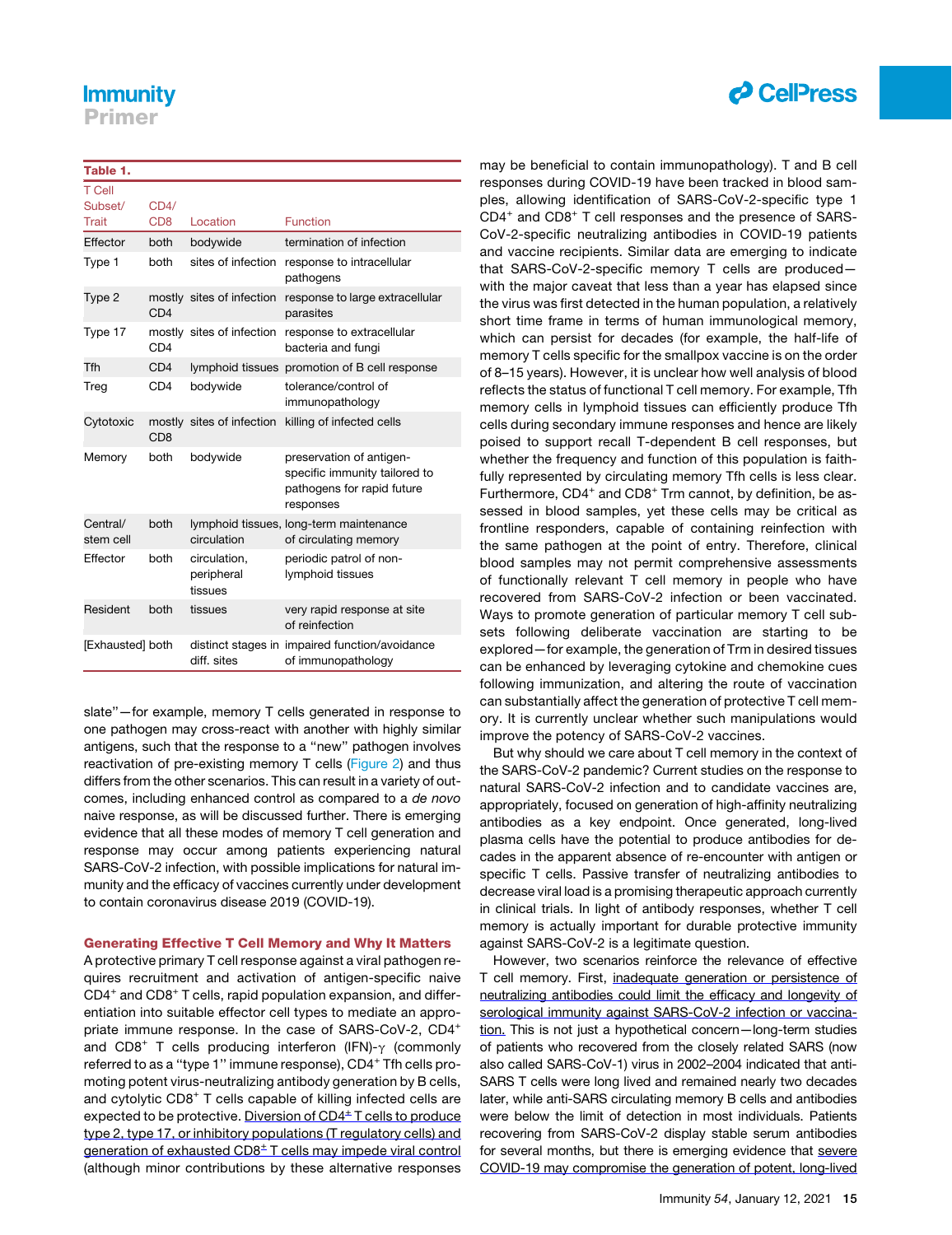



<span id="page-2-0"></span>

antibody responses while T cell memory is established in symptomatic and asymptomatic subjects. At a minimum, T cells may provide a second arrow in the quiver of immunological memory—for example, Trm could detect reinfection and coordinate recall responses in barrier tissues, and Tfh cells could boost the B cell response, generating higher levels of higher-affinity protective antibodies.

In the second scenario, regardless of the potency of the initial SARS-CoV-2 response, mutations in the virus or emergence of distinct but related SARS-CoV-2 strains could limit the efficacy of neutralizing antibodies. Coronaviruses including SARS-CoV-2 undergo a lower mutation rate than many RNA viruses because they encode a proofreading enzyme to correct genome replication errors, but because of the wide spread of SARS-CoV-2, there are nonetheless numerous variants present. None of these are currently known to affect neutralizing antibody binding to the spike (S protein), but neutralizing antibodies will provide an increasingly potent selective pressure for viral escape mutants as population immunity increases via natural infection and vaccines. Many COVID-19 patients display a robust  $CD4^+$  and  $CD8^+$  T cell response toward diverse SARS-CoV-2 viral proteins, including S, membrane (M), nucleocapsid (N), nonstructural proteins (NSPs), and orphan reading frames that are detectable for at least several weeks after symptom onset. Assuming memory T cells develop from these,

#### Figure 1. Outcomes of Primary Immune Responses and Effects on Memory **Development**

(A) In the ideal scenario, when a pathogen (red virus) infects an organism and begins to replicate to high levels, an appropriate T cell response specific to that pathogen (pink T cells) develops and contributes to control and clearance of the infectious agent. The T cell population is then maintained at a low frequency as a mixture of memory subsets ([Table 1](#page-1-0)). B cell memory (not shown) is also generated. If the same pathogen later reinfects the individual, memory T cells will rapidly respond and contribute to clearing the pathogen more quickly than during the primary response. However, there are also several less-optimal outcomes.

(B) If the immune response cannot clear the infectious agent, a chronic infection will develop. This can cause T cells to enter a so-called exhausted (or hypofunctional) state (represented by lighter-colored T cells) rather than developing classical memory.

(C) If the initial response is too strong (represented by dark red T cells), the immune response can cause damaging immunopathology, potentially including a cytokine storm. This can be fatal, and survivors may have lasting changes in subsequent immunity (not shown).

this diversity broadens the opportunity for immune recognition beyond the proteins displayed on the viral envelope (the targets for neutralizing antibodies), providing a platform for enhanced and accelerated generation of new B cell responses against viral variants and strains while also providing direct responses (e.g., inflammatory cytokine responses

and cytolysis) to effectively hold back the infection as these new responses develop. It's also worth noting that we have only a hazy idea of the ''correlates of protection'' against SARS-CoV-2—i.e., in this case, what elements of the adaptive immune system provide functional immunity: while neutralizing antibodies are thought to be critical, other elements, including T cell memory, are likely beneficial. Furthermore, while it is hoped that protective immunity against SARS-CoV-2 will block initial infection, thereby eliminating both symptomatic disease and viral shedding, it is also possible that memory responses against SARS-CoV-2 could either ameliorate symptomatic disease or limit viral shedding, but not both. For example, a robust Trm response in the lung could limit infection, potentially reducing clinical symptoms by averting a full, systemic immune response while still allowing viral shedding for a period, perhaps from other mucosal surfaces (such as the nasal passage). This scenario could have detrimental effects in a largely SARS-CoV-2-naive population by contributing to viral shedding by individuals not showing symptoms. On the other hand, a toorobust local and systemic response to SARS-CoV-2 reinfection could quickly eliminate the virus but result in immunopathology. While we strongly believe that immune memory responses after natural SARS-CoV-2 infection or vaccination will be beneficial, these examples illustrate the importance of working out the correlates and benefits of immune protection.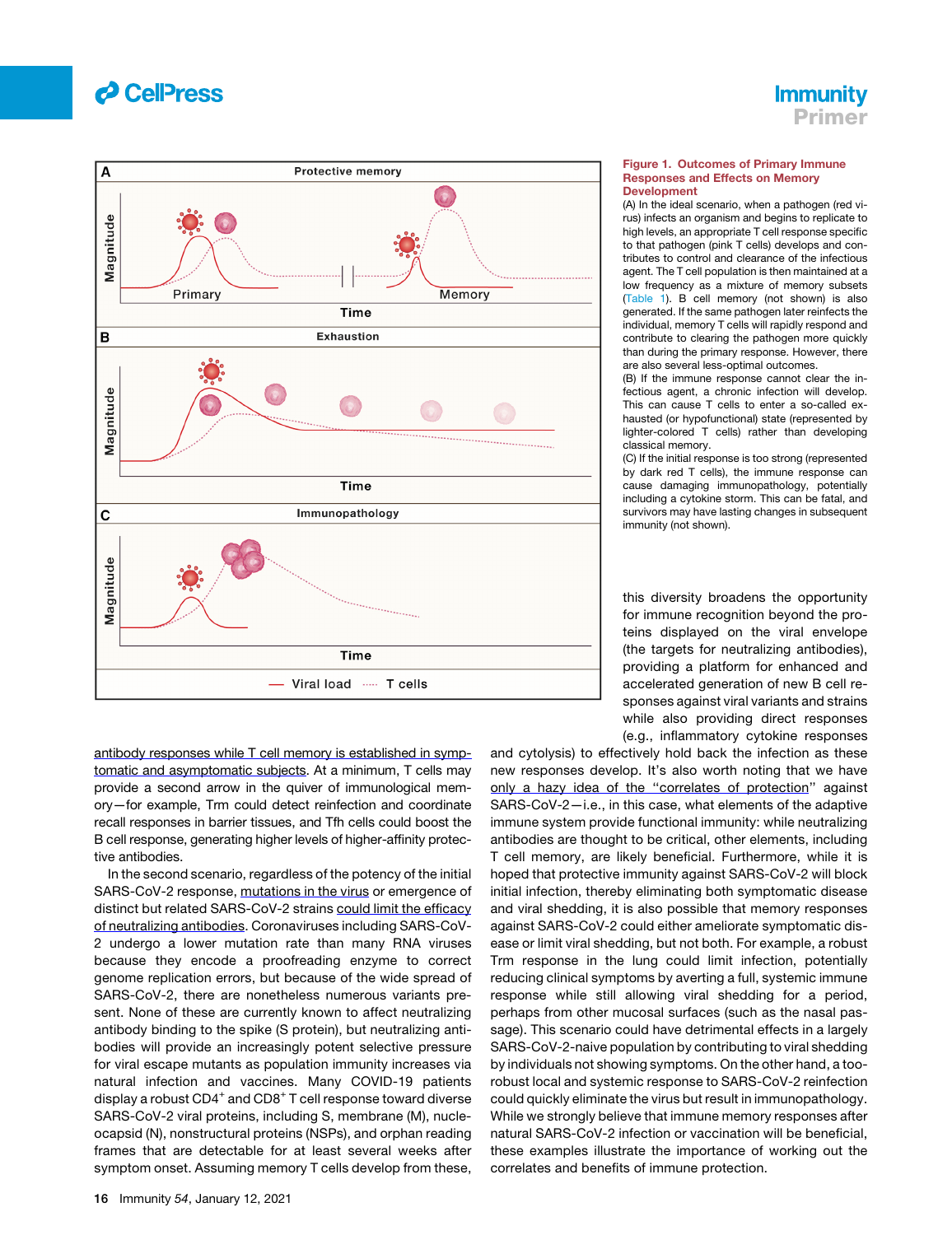## **Immunity**

<span id="page-3-0"></span>Primer



## The Significance of Pre-existing T Cell Memory to SARS-CoV-2

While our discussion has so far focused on T cell memory as a result of SARS-CoV-2 infection or vaccination, several groups have detected CD4<sup>+</sup> and CD8<sup>+</sup> T cells (but not antibodies) reactive to SARS-CoV-2 proteins in SARS-CoV-2-naive individuals—for example, in blood samples banked years before the current pandemic. Some of these likely are cross-reactive memory T cells that arose from prior infections with other coronaviruses. This has led to much speculation as to whether these seemingly cross-reactive memory T cells are beneficial, pathological, or irrelevant in the event of SARS-CoV-2 infection. Despite the exquisite specificity of T cell responses, their recognition of short peptides means that cross-reactivity between distinct pathogens is not uncommon, resulting in so-called heterologous immunity. As discussed earlier, pre-existing T cell memory could foster more rapid responses to SARS-CoV-2 infection or vaccination and enhance generation of neutralizing antibodies, benefitting individuals carrying such cross-reactive cells ([Figure 2A](#page-3-0)). While we consider this the most likely association, it is worth noting that there are instances in which heterologous memory responses are ineffective or have negative consequences, including impaired pathogen control and/or immunopathology ([Figure 2B](#page-3-0)). T cell responses generally focus on a select few peptides from a given pathogen, a property termed ''immunodominance,'' which can be dramatically altered by the presence of heterologous T cell memory. It has been described that the dominant targets of the pre-existing SARS-CoV-2-reactive T cells observed in some healthy individuals are different than those induced in COVID-19 patients, with healthy donors exhibiting significant reactivity with S and NSP peptides but a lower frequency of responses to the N and M proteins as compared to COVID-19 patients. Whether this altered balance influences



### Figure 2. Heterologous Immunity to Viruses Responses to one pathogen (blue virus) may produce memory T cells that cross-react with antigens from a different pathogen (red virus) (heterologous immunity). Several outcomes are possible.

(A) If cross-reactive T cells mediate a rapid and effective immune response, this results in a memory-like heterologous immune response to the red virus, mediating enhanced control compared to a *de novo* primary response.

(B) In contrast, cross-reactive T cells may be incapable of mediating an effective immune response to the red virus, instead causing immunopathology (not shown) and/or suppressing the *de novo* primary response to that pathogen by outcompeting antigen-specific naive T cells. In this case, heterologous immunity may cause more tissue damage and/or impaired control of the infection than a *de novo* primary immune response.

the response to SARS-CoV-2 infection and/or vaccination in subjects with such pre-existing memory T cells is not known, nor are any positive or negative consequences for control of the pathogen or generation of neutralizing anti-

bodies. As a high proportion of the world's population will presumably become infected with SARS-CoV-2 or be vaccinated, whether either of these events will alter our responses to other coronaviruses in the future should also be carefully monitored. Hence, the significance of memory T cell crossreactivity between SARS-CoV-2 and other coronaviruses is unclear but will undoubtedly be the topic of considerable investigation.

## How Variation in Responses to SARS-CoV-2 Could Impact T Cell Memory

In the human population, the course of COVID-19 disease varies dramatically, ranging from asymptomatic and/or mild infection to life-threatening illness. Early in the pandemic, it became apparent that advanced age is a significant risk factor for severe disease. These aspects of COVID-19 raise concern as to whether the development of immune memory varies depending on the age of the individual or the severity of disease. As discussed earlier, the naive T cell pool becomes smaller in older individuals, which could conceivably impair responses to novel pathogens, as has been proposed for SARS-CoV-2. However, it is still unclear whether T cell memory against SARS-CoV-2 is broadly impaired in the elderly after natural infection or vaccination. As successful vaccination of older individuals is particularly challenging, whether the vaccine candidates currently in development can induce protective immunity, including T cell memory, in the elderly will greatly influence the effectiveness of targeted vaccination of high-risk groups.

The development of T cell memory is intimately tied to the dynamics of the immune response. For classical memory to develop, the infectious agent (or at least its protein antigens) must be cleared. When this does not take place during chronic infections (such as HIV), responding T cells may become exhausted as a result of specific cytokine signals and continual TCR stimulation.